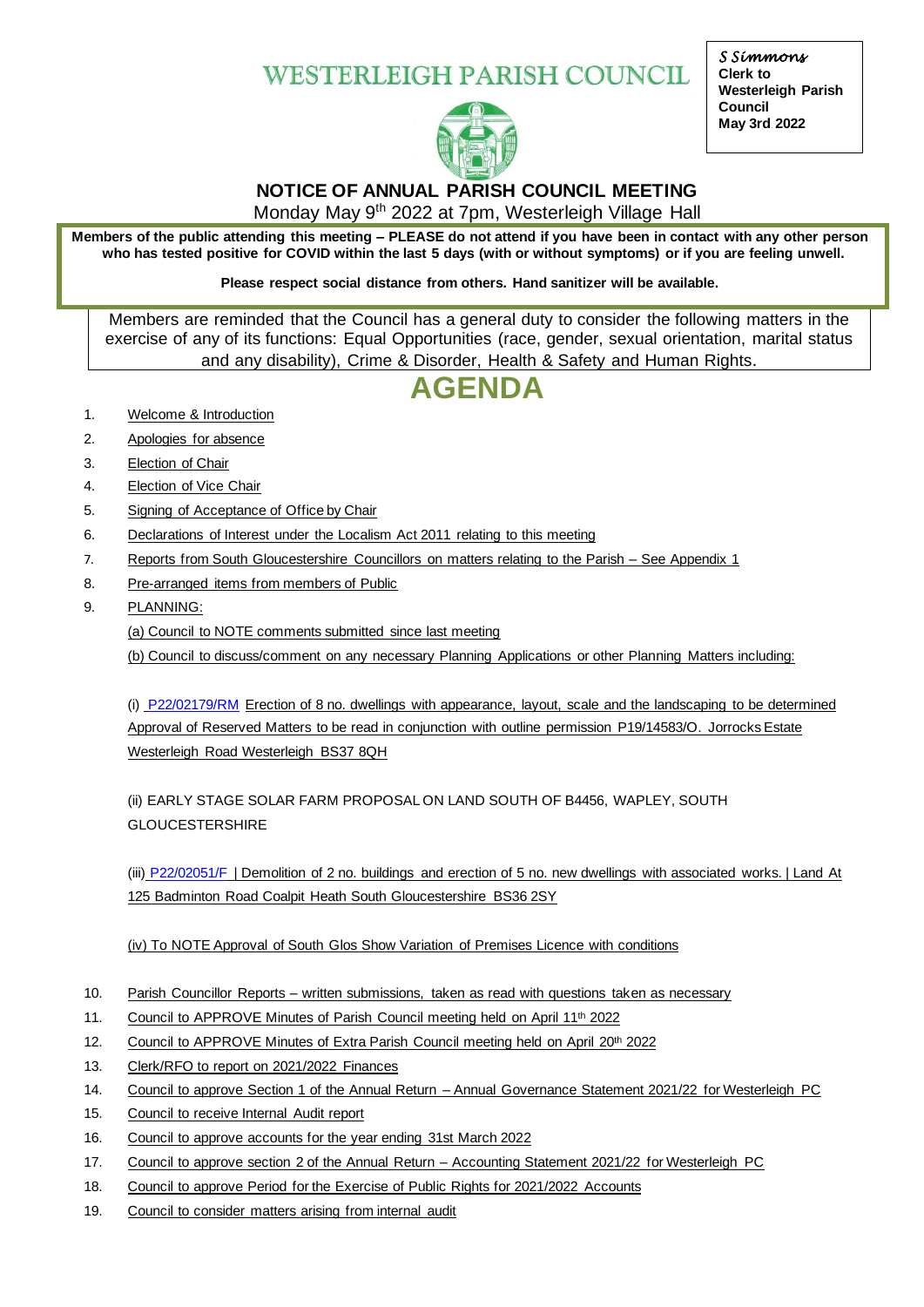- 20. Council to NOTE receipt of March & April 2022 payments & income documentation
- 21. Council to NOTE payment of 2022 GRANT to Great Western Air Ambulance Charity of £5000 following PC approval
- 22. Council to receive update on AWT funding from Says Court Farm agreement following Zoom meeting on 20.4.2022
- 23. Council to NOTE FINAL BUDGET SHEET with April 2022 CIL included
- 24. Council to consider requirements for Committees, Sub Committees or Advisory Groups

| Appointment to:                     | Number required | Term of Office | Appointees      |
|-------------------------------------|-----------------|----------------|-----------------|
| <b>Planning Committee</b>           | All Councillors | To May 2023    | All Councillors |
| Environment & Leisure Committee     | Min of 5        | To May 2023    |                 |
| Finance & General-Purpose Committee | Min of 5        | To May 2023    |                 |
| Staffing Group (Sub-group of F&GP)  | Min of 3        | To May 2023    |                 |

The Chair of each Committee is appointed at the next meeting of that Committee

#### 25. Council to consider appointments to outside bodies

| Appointment to:                          | Number required       | Term of Office | Appointees             |
|------------------------------------------|-----------------------|----------------|------------------------|
| Manor Hall Management Committee          |                       |                |                        |
| Henfield Hall Management                 |                       | To May 2023    |                        |
| Coalpit Heath Village Hall (Miners Club) |                       | To May 2023    |                        |
| Management Committee                     |                       |                |                        |
| Westerleigh Village Hall Management      | 2                     | To May 2023    |                        |
| Committee                                |                       |                |                        |
| Youth working Group                      | 2                     | To May 2023    |                        |
| Avon Pension Fund                        | 3 Authorised contacts | Ongoing        | (ideally Chair of PC;  |
|                                          | in addition to RFO    |                | Chair of F&GP &        |
|                                          |                       |                | <b>Chair of Staff</b>  |
|                                          |                       |                | Committee)             |
| Avon Local Councils Associations (ALCA)  | PC representative     | To May 2023    | <i>(ideally Chair)</i> |

- 26. Council to receive any updates or discuss issues in relation to WESSEX WATER/Bitterwell Lake at Ram Hill
- 27. Council to receive information relating to possible underground water leak at The Chalet site
- 28. Council to receive update relating to a Housing Needs Survey for Westerleigh ward of this Parish Council
- 29. Council to NOTE receipt of RoSPA Play Safety annual reports for Newman Field & Westerleigh Playing Field
- 30. Correspondence/Communication with Westerleigh Parish Council:

#### From SGC:

PT.7247 - Stover Road and Yate Road, Yate - Temporary Road Closure 5<sup>th</sup> July one day 9.30am-3.30pm for street cleansing works

Temporary Road Closure - Westerleigh Road, Westerleigh temporary road closure at Westerleigh Road, Westerleigh which extends from its junction with Besom Lane to railway bridge. This closure is required in connection with Survey and erection of low bridge signs and markings.This closure is anticipated to take place 16/05/2022 – 21/05/2022 between the hours of  $20:00 - 06:00$ .

#### Other received items

From Frampton Cotterell Parish Council: Joint Single issue survey to protect the green belt – request to participate

- 31. Council to consider/approve the subject of Councillor email addresses
- 32. Council to receive information from Clerk/Deputy Clerk regarding ongoing matters and required approvals Cllr e-learning module

#### 33. Council to discuss any required CONSULTATIONS

- 34. Items considered urgent or exempt by the Chairman
- 35. Dates of future Full Parish council meetings Monday May 23<sup>rd</sup> E & L Committee meeting 7pm Red brick annex at Manor Hall Monday June 13th Full Parish Council meeting HENFIELD Hall 7pm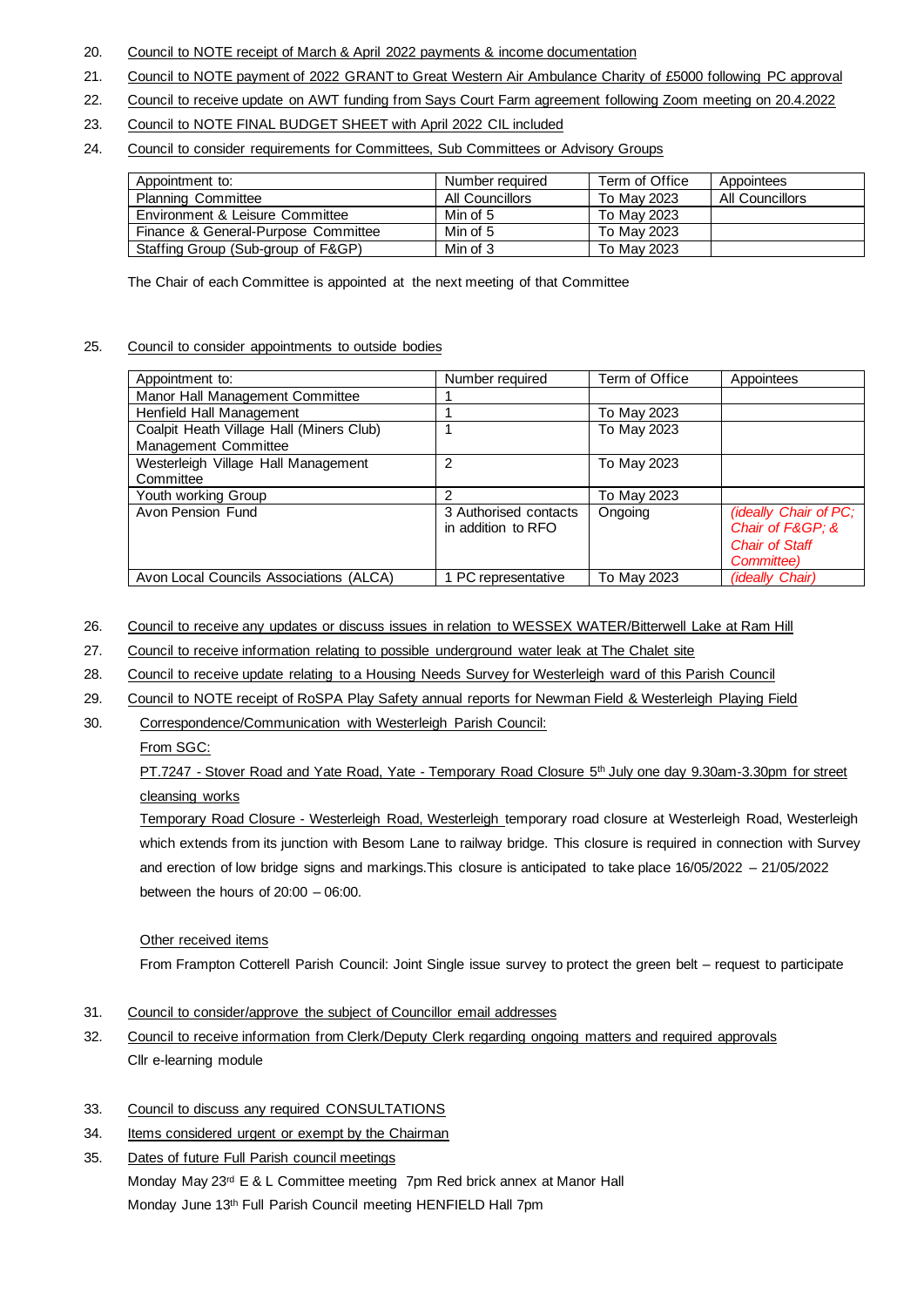Appendix 1

## **Westerleigh Parish Council – District Councillors' Report**

### **Council Tax Energy Rebate**

A £150 rebate to residents who pay council tax in South Gloucestershire will begin to be paid to householders later this month and in May. The final details of the scheme were agreed at the Cabinet meeting on Monday 4<sup>th</sup> April and include a range of additional, discretionary support for those who do not qualify for the national scheme, but who are still in need of support as energy costs are rising. Most households in bands A to D will be eligible.

Residents paying their council tax by direct debit will, in most cases, receive the payment directly into their bank account. Anybody not already paying by direct debit can set it up online [\(www.southglos.gov.uk/council-tax/my-council-tax-online\)](http://www.southglos.gov.uk/council-tax/my-council-tax-online). This way the council has the bank details needed to directly pay the £150 rebate. Most households paying by direct debit will get their payment by early June. Residents who do not pay by direct debit will receive a letter with details on how the rebate will be paid. South Gloucestershire Council has apologised for the length of time it is taking to pay the rebate; the council's finance system is not set up to process such a higher number of payments to residents.

The council is also offering support through a discretionary scheme which will provide the £150 rebate to:

- people who get council tax reduction in bands E to H
- people who get Disabled Band Reduction (DBR) in bands E to G
- foster carers in bands E to H
- care homes in bands E to H
- carers in bands E to H
- people who have severe mental impairment in bands E to H
- households in bands E to H where there is an existing disregard as a member of the household is receiving long term care in hospital or care home
- students in bands E to H
- households in bands E to H where everyone living there is under 18 years of age
- night shelters or hostels in bands E to H
- households where everyone living there over 18 years old is on a government recognised apprenticeship scheme

The council will contact households in these categories this month. For people not in one of these categories, or who are eligible for the rebate but need more financial support, the council is also running the Community Resilience Fund (CRF). Find out more by visiting [www.southglos.gov.uk/community-resilience-fund,](http://www.southglos.gov.uk/community-resilience-fund) by visiting one of the council's One Stop Shops or calling the Contact Centre on 01454 868009.

## **Consultations**

South Gloucestershire Council is also consulting on a new Carers Strategy for 2022 – 2027 that will set out its aims and priorities for carers of all ages (including young carers and young adult carers) living in South Gloucestershire.

Residents may have already taken part in some of the pre-consultation engagement work that took place last year. The council received lots of useful information it has used to start shaping the Carers Strategic Priorities. This consultation is delving a little deeper into the previous